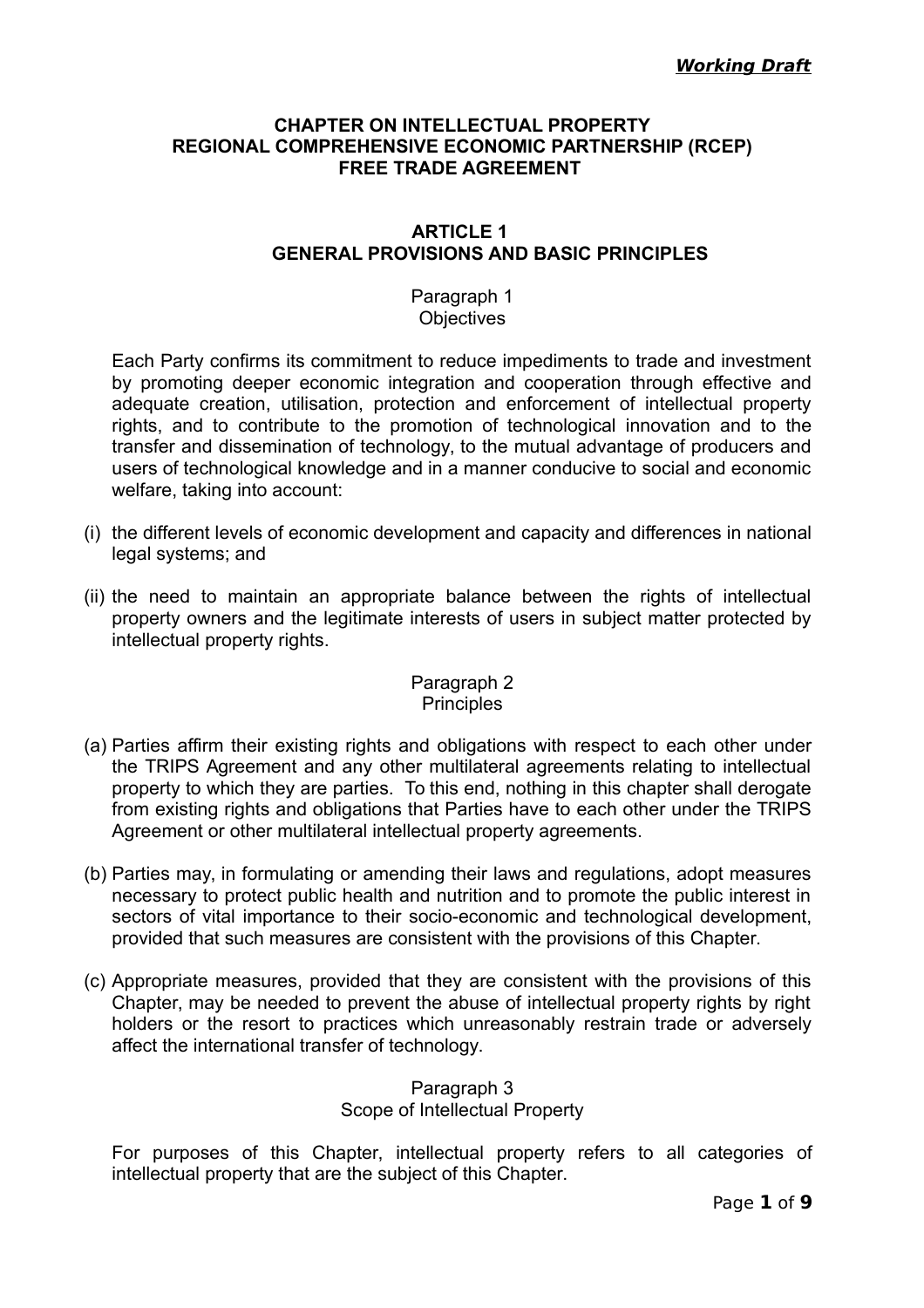### Paragraph 4 Exhaustion of Intellectual Property Rights

Each Party shall be free to establish its own regime for exhaustion of intellectual property rights.

### Paragraph 5 National Treatment

- (a) Each Party shall accord to the nationals of other Parties treatment no less favourable than that it accords to its own nationals with regard to the protection<sup>[1](#page-1-0)</sup> of intellectual property, subject to the exceptions provided in the TRIPS Agreement and in the multilateral agreements concluded under the auspices of WIPO.
- (b) Parties may avail themselves of the exceptions referred to under paragraph (a) in relation to its judicial and administrative procedures, including requiring a national of any other Party to designate an address for service of process in its territory, or to appoint an agent in its territory, only where such exceptions are:
	- (i) necessary to secure compliance with laws and regulations that are not inconsistent with this Chapter; and
- (ii) not applied in a manner that would constitute a disguised restriction on trade.

# Paragraph 6 TRIPS and Public Health

- (a) The Parties reaffirm the principles and flexibilities established in the Doha Declaration on the TRIPS Agreement and Public Health adopted on 14 November 2001 by the Ministerial Conference of the WTO. The Parties agree that this Chapter does not and should not prevent members from taking measures to protect public health in line with this Declaration.
- (b) The Parties recognise their respective commitments to the Decision of the WTO General Council of 30 August 2003 on the Implementation of Paragraph 6 of the Doha Declaration on the TRIPS Agreement and Public Health, as well as the Protocol amending the TRIPS Agreement, done at Geneva on 6 December 2005.

# **ARTICLE 2 COPYRIGHT AND RELATED RIGHTS**

# Paragraph 1 Exclusive Rights

<span id="page-1-0"></span><sup>1</sup> For purposes of this chapter, "protection" shall include matters affecting the availability, acquisition, scope, maintenance and enforcement of intellectual property rights, as well as those matters affecting the use of intellectual property rights specifically covered by this chapter. Further, for the purposes of this chapter, "protection" also includes the circumvention of effective technological measures specified in Paragraph3 of Article 2.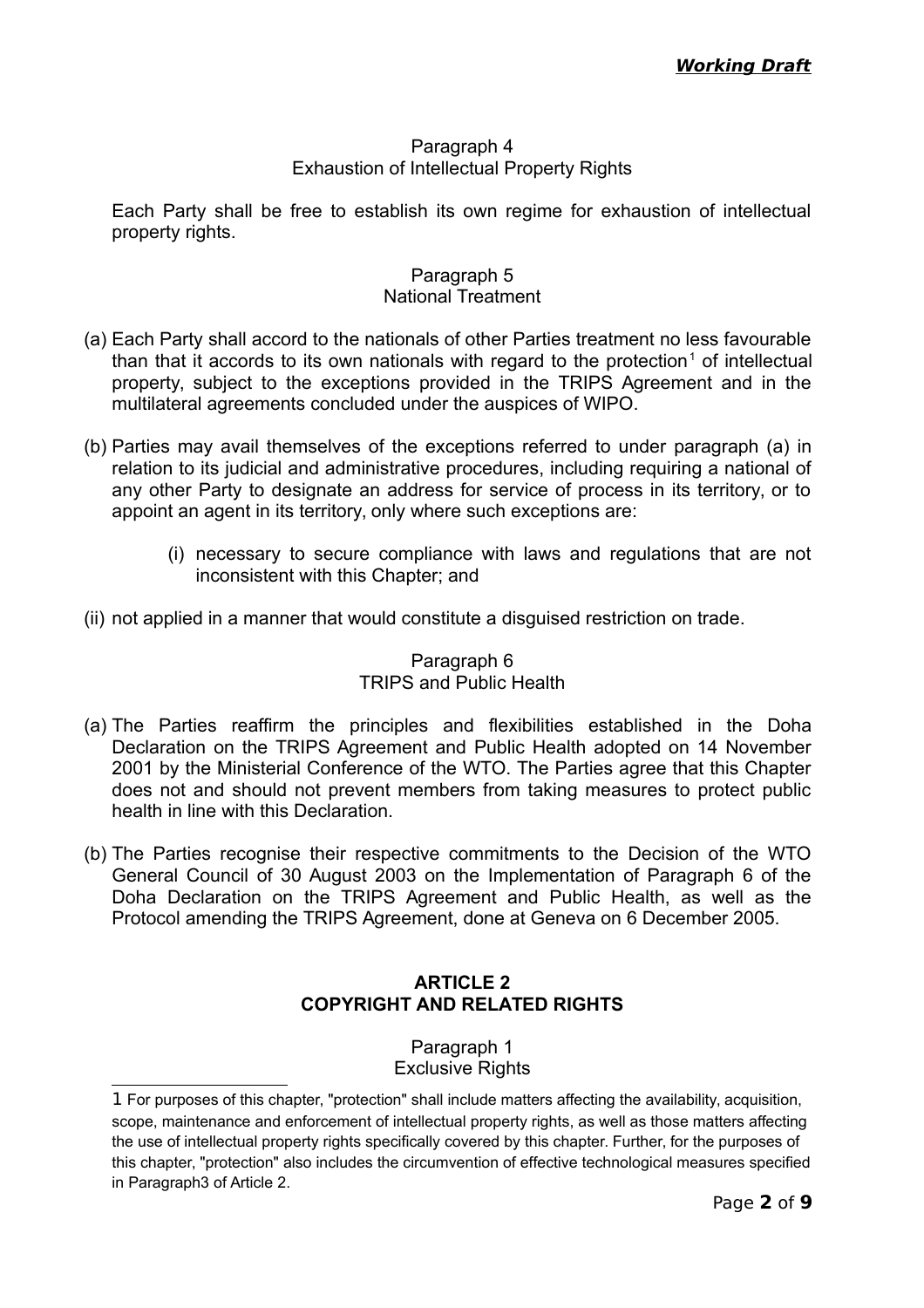(a) Each Party shall provide to authors of works<sup>[2](#page-2-0)</sup> the exclusive right to authorise any communication to the public of their works by wire or wireless means.

(b) Each Party shall endeavour to provide to authors<sup>[3](#page-2-1)</sup> of sound recordings<sup>[4](#page-2-2)</sup> the exclusive right to authorise any communication to the public of their sound recordings by wire or wireless means.

## Paragraph 2

# Collective Management Organisations

Each Party shall foster the establishment of appropriate bodies for the collective management of copyright and encourage such bodies to operate in a manner that is efficient, publicly transparent and accountable to their members.

#### Paragraph 3 Circumvention of Effective Technological Control Measures

Each Party shall endeavour to provide adequate legal protection and effective legal remedies against the circumvention of effective technological measures<sup>[5](#page-2-3)</sup> that are used by copyright owners in connection with the exercise of their copyright rights and that restrict acts, in respect of their works, which are not authorised by the copyright owners concerned or permitted by law.

# Paragraph 4 Government Use of Software

Each Party confirms its commitment to: (i) maintain appropriate laws, regulations or policies that make provision for its central government agencies to continue to use only legitimate computer software in a manner authorised by law and consistent with this chapter; and(ii) encourage its respective regional and local governments to maintain or adopt similar measures.

## Paragraph 5 Exceptions and Limitations

<span id="page-2-0"></span><sup>2</sup> For purposes of this chapter, "works" includes a cinematograph film.

<span id="page-2-1"></span><sup>3</sup> For purposes of this chapter, "authors" is similar to "producers".

<span id="page-2-2"></span><sup>4</sup> Where a Party is, or becomes, a member of the WIPO Performances and Phonograms Treaty (WPPT), that Party's obligations under this Paragraph shall be subject to any commitments and reservations that a Party has made, or will make, under the WPPT.

<span id="page-2-3"></span><sup>5</sup> For the purposes of this chapter, "effective technological measures" means any technology, device, or component that is used by copyright owners in connection with the exercise of their copyright rights and that restricts acts, in respect of their works or sound recordings, which are not authorised by the copyright owners concerned or permitted by law.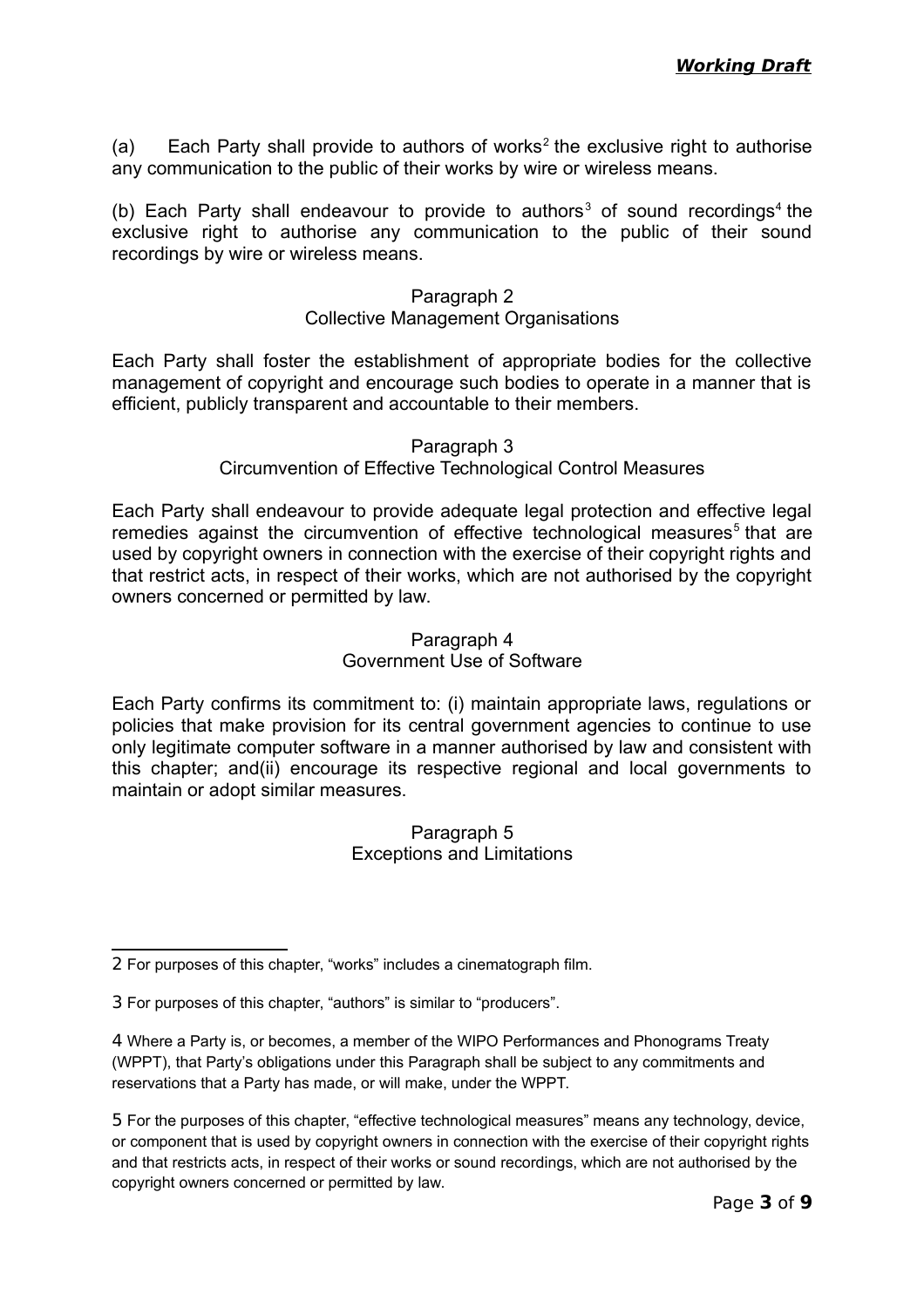The Parties shall confine limitations or exceptions to exclusive rights to certain special cases which do not conflict with a normal exploitation of the work and do not unreasonably prejudice the legitimate interests of the right holder.

## **ARTICLE 3 TRADEMARKS AND GEOGRAPHICAL INDICATIONS**

## Paragraph 1 Trademarks Classification System

Each Party shall maintain a trademark classification system that is consistent with the Nice Agreement Concerning the International Classification of Goods and Services for the Purposes of the Registration of Marks, as amended from time to time.

#### Paragraph 2

## Examination, Opposition and Cancellation Procedures

Each Party shall provide a trademark registration system with procedures of examination as to substance and formalities, opposition and cancellation.

#### Paragraph 3 **Exceptions**

Parties may provide limited exceptions to the rights conferred by a trademark, such as fair use of descriptive terms, provided that such exceptions take account of the legitimate interests of the owner of the trademark and of third parties.

#### Paragraph 4 Madrid Protocol

Each Party shall endeavour to accede to the Protocol relating to the Madrid Agreement Concerning the International Registration of Marks 1989, where it is not already a Party to such treaty. In doing so, a Party can seek to cooperate with other Parties to support such accession.

#### Paragraph5

#### Electronic Registration System for Trademarks

Each Party is encouraged to adopt an electronic registration system for trademarks, so as to facilitate ease of application by applicants for trademark registration.

### Paragraph 6 Protection of Trademarks that Predate Geographical Indications

Each Party shall protect trademarks where they predate, in its jurisdiction, geographical indications in accordance with its domestic law and the TRIPS Agreement.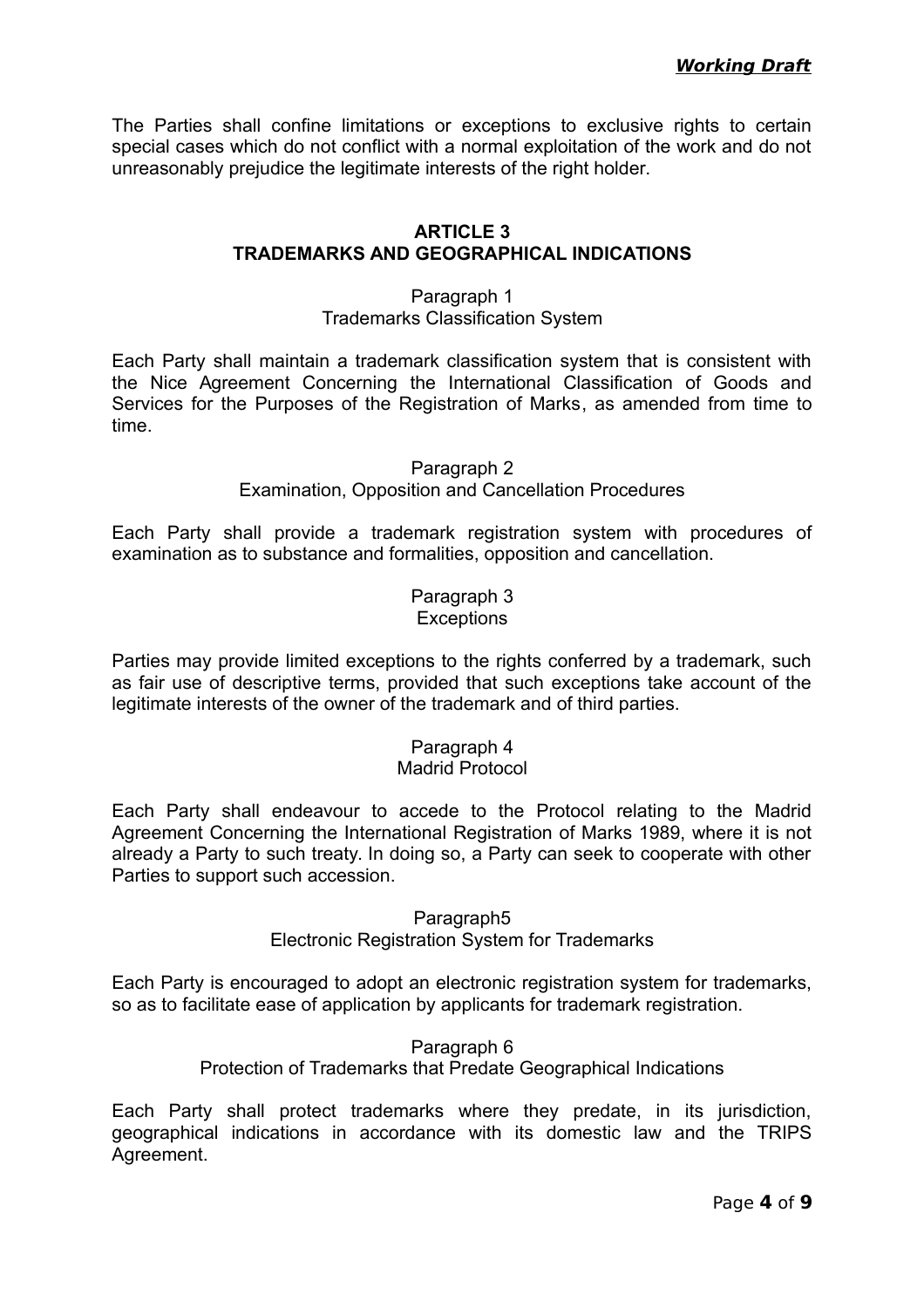#### Paragraph 7 Protection of Geographical Indications

Each Party recognises that geographical indications may be protected through various means, including through a trademark system, provided that all requirements under the TRIPS Agreement are fulfilled.

# **ARTICLE 4 PATENTS**

# Paragraph 1 Patentable Subject Matter

- (a) Subject to the provisions of paragraphs (b) and (c) below, patents shall be available for any inventions, whether products or processes, in all fields of technology, provided that they are new, involve an inventive step and are capable of industrial application.<sup>[6](#page-4-0)</sup> Subject to paragraph (c) of this Paragraph and Article 10 (Special and Differential Treatment, Transitional Period and Transitional Arrangements) below, patents shall be available and patent rights enjoyable without discrimination as to the place of invention, the field of technology and whether products are imported or locally produced.
- (b) Parties may exclude from patentability inventions, the prevention within their territory of the commercial exploitation of which is necessary to protect *ordre public* or morality, including to protect human, animal or plant life or health or to avoid serious prejudice to the environment, provided that such exclusion is not made merely because the exploitation is prohibited by their law.
- (c) Parties may also exclude from patentability:
- (i) diagnostic, therapeutic and surgical methods for the treatment of humans or animals; and
- (ii) plants and animals other than micro-organisms, and essentially biological processes for the production of plants or animals other than non-biological and microbiological processes. However, Parties shall provide for the protection of plant varieties either by patents or by an effective *sui generis* system or by any combination thereof. This provision shall be amended upon the conclusion of the amendment of Article 27.3(b) of the TRIPS Agreement.

# Paragraph2 Exceptions to Rights Conferred

Members may provide limited exceptions to the exclusive rights conferred by a patent, provided that such exceptions do not unreasonably conflict with a normal

<span id="page-4-0"></span><sup>6</sup> For the purposes of this Article, the terms "inventive step" and "capable of industrial application" may be deemed by a Party to be synonymous with the terms "non-obvious" and "useful", respectively.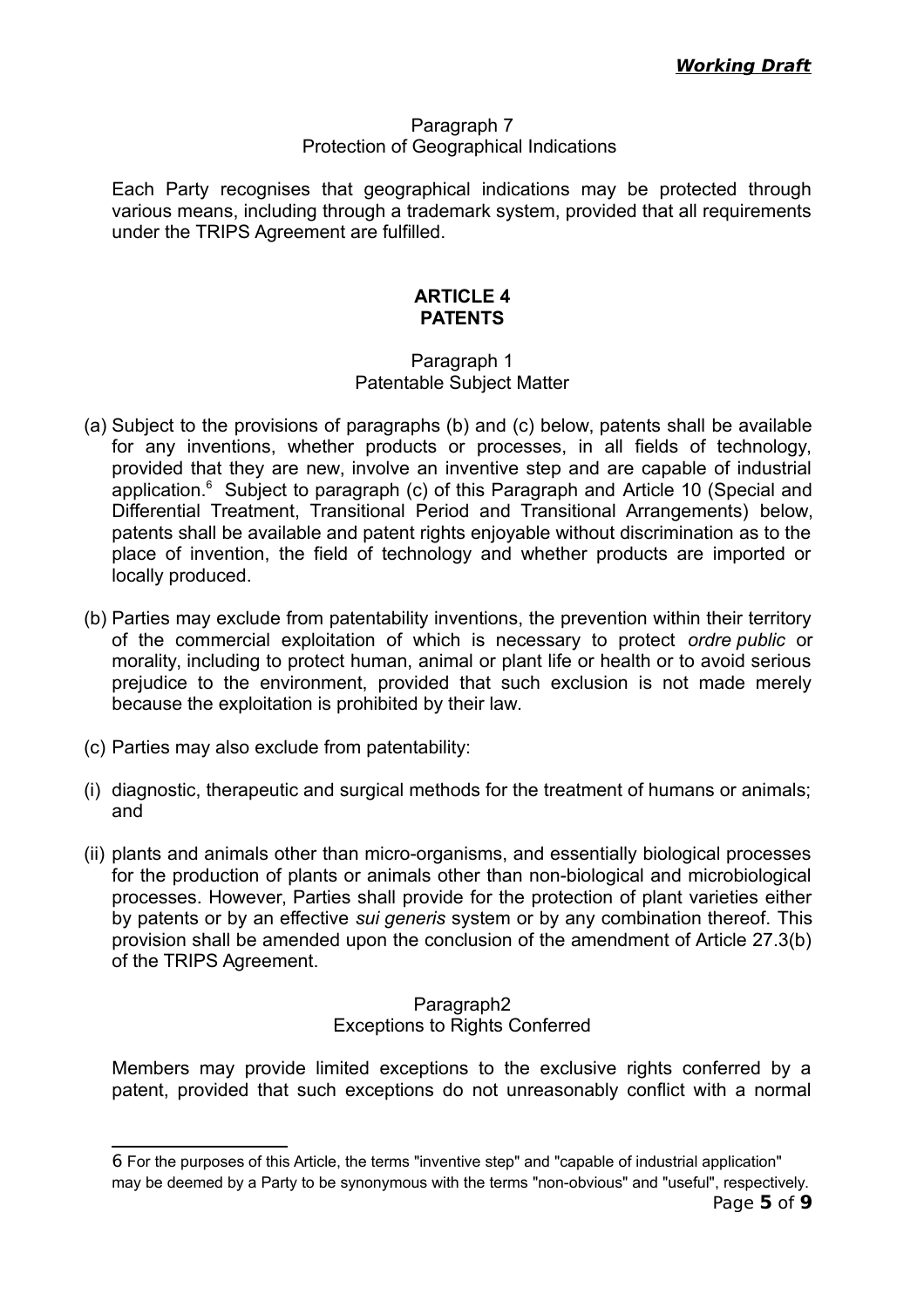exploitation of the patent and do not unreasonably prejudice the legitimate interests of the patent owner, taking account of the legitimate interests of third parties.

### Paragraph 3

TRIPS Flexibilities on Compulsory Licenses and LDC Extensions

- (a) Parties have the right to grant compulsory licenses subject to TRIPS Article 31, and if applicable, the Declaration on the TRIPS Agreement and Public Health (WT/MIN(01)/DEC/2 of 20 November 2001, the Decision of the General Council of 30 August 2003 on the Implementation of Paragraph Six of the Doha Declaration on the TRIPS Agreement and Public Health (WT/L/540) and the WTO General Council Chairman's statement accompanying the Decision (JOB(03)/177, WT/GC/M/82), or the Decision on the Amendment of the TRIPS Agreement, adopted by the General Council, 6 December 2005 and the WTO General Council Chairperson's statement accompanying the Decision (WT/GC/M/100).
- (b) The Parties agree that the least-developed country Parties will not be obliged, with respect to pharmaceutical products, to implement or apply Paragraphs 1(a) of Article 4 (Patentable Subject Matter) and Paragraph 4 of Article 4 (Electronic Registration Regime) or to enforce rights provided for under these Paragraphs until 1 July 2021, without prejudice to the right of least-developed country Parties to seek other extensions of the transition periods as provided for in Article 66.1 of the TRIPS Agreement.

## Paragraph 4 Electronic Registration Regime for Patents

Each Party is encouraged to adopt an electronic registration system for patents, so as to facilitate ease of application by applicants for patents registration.

## Paragraph 5 Patent Cooperation Treaty

Each Party shall endeavour to accede to the Patent Cooperation Treaty 1970 (as amended in 1979), where it is not already a Party to such treaty. In doing so, a Party can seek to cooperate with other Parties to support such accession.

### **ARTICLE 5 INDUSTRIAL DESIGNS**

### Paragraph 1 Protection of Industrial Designs

(a) Parties shall provide for the protection of independently created industrial designs that are new or original. Parties may provide that designs are not new or original if they do not significantly differ from known designs or combinations of known design features. Parties may provide that such protection shall not extend to designs dictated essentially by technical or functional considerations.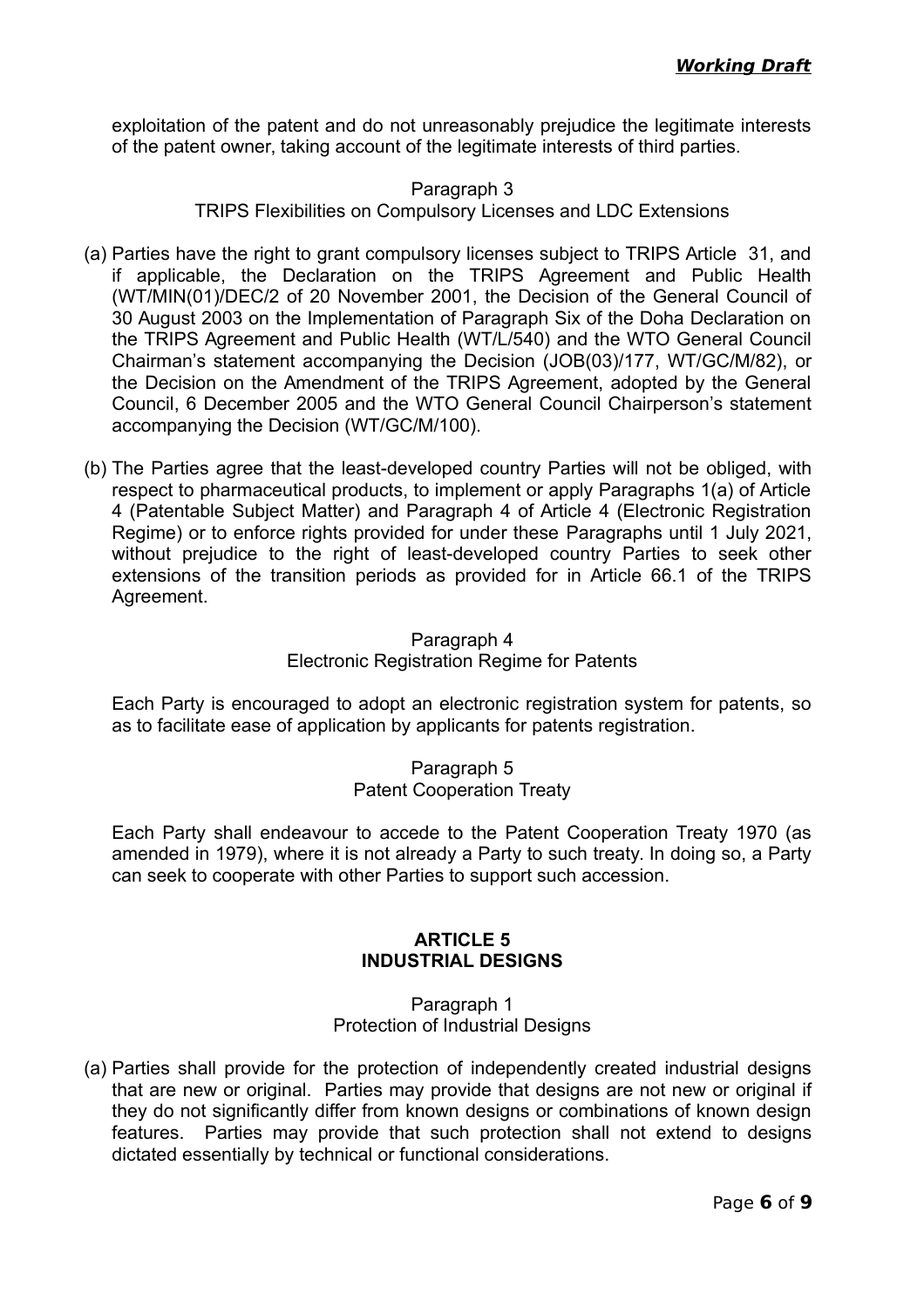- (b) Each Party shall ensure that requirements for securing protection for textile designs, in particular in regard to any cost, examination or publication, do not unreasonably impair the opportunity to seek and obtain such protection. Parties shall be free to meet this obligation through industrial design law or through copyright law.
- (c) The owner of a protected industrial design shall have the right to prevent third parties not having the owner's consent from making, selling or importing articles bearing or embodying a design which is a copy, or substantially a copy, of the protected design, when such acts are undertaken for commercial purposes.
- (d) Parties may provide limited exceptions to the protection of industrial designs, provided that such exceptions do not unreasonably conflict with the normal exploitation of protected industrial designs and do not unreasonably prejudice the legitimate interests of the owner of the protected design, taking account of the legitimate interests of third parties.

# Paragraph 2 Hague Agreement

Each Party shall endeavour to accede to the Hague Agreement Concerning the International Registration of Industrial Designs (Geneva Act, 1999), where it is not already a Party to such treaty. In doing so, a Party can seek to cooperate with other Parties to support such accession.

# **ARTICLE 6 GENETIC RESOURCES, TRADITIONAL KNOWLEDGE (GRTK) AND FOLKLORE (GRTKF)**

Subject to each Party's rights and obligations under the Convention on Biological Diversity (CBD) and other international agreements related to GRTKF, each Party may establish appropriate measures to protect GRTKF and prevent misappropriation and misuse of GRTK. The Parties also recognise the importance of providing disclosure of origin or sources of GRTK used in relevant IP applications.

## **ARTICLE 7 ENFORCEMENT OF INTELLECTUAL PROPERTY RIGHTS**

The Parties shall provide for enforcement provisions as required under the TRIPS Agreement, in particular Articles 41 to 61. However, Parties may provide for more extensive enforcement provisions.

# **ARTICLE 8 COOPERATION AND CONSULTATION**

Paragraph 1 Provision of Assistance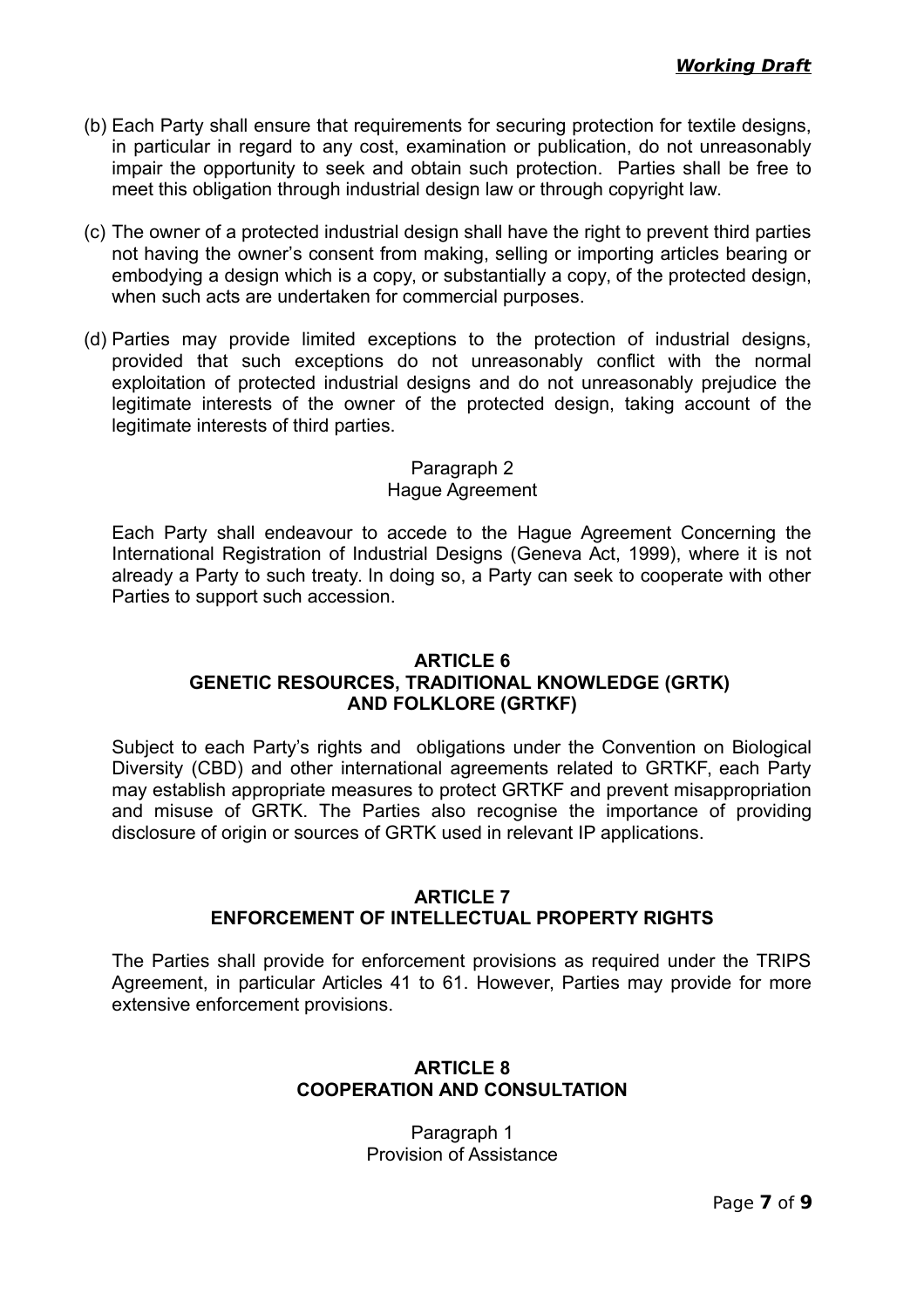- (a) The Parties acknowledge the significant differences in capacity between some Parties in the area of intellectual property. Mindful of this, where a Party's implementation of this chapter is inhibited by capacity constraints, each other Party shall, as appropriate, and upon request, endeavour to provide cooperation to that Party to assist in the implementation of this chapter.
- (b) At the request of a Party, any other Party may, to the extent possible and as appropriate, render assistance to the requesting Party in order to enhance the requesting Party's national framework for the acquisition, protection, enforcement, utilisation and creation of intellectual property, with a view to developing intellectual property systems that foster domestic innovation in the requesting Party.

### Paragraph 2 Dialogue and Information Exchange

The Parties agree to promote dialogue and information exchange on intellectual property issues, and, at the request of any other Party, may:

- (i) exchange information relating to intellectual property policies and developments in implementation of national intellectual property systems in their respective administrations;
- (ii) encourage interaction between intellectual property experts in order to broaden understanding of each Parties' intellectual property systems;
- (iii) exchangeinformation relating to international conventions on harmonisation, administration and enforcement of intellectual property rights and on activities in international organisations, such as the World Trade Organisation and the World Intellectual Property Organisation; and
- (iv)exchangeinformation relating to licensing of intellectual property.

#### Paragraph 3 **Cooperation**

(a) The Parties shall endeavour to cooperate in order to promote education and awareness regarding the benefits of effective protection and enforcement of intellectual property rights.

(b) The Parties shall cooperate on border measures with a view to eliminating trade which infringes intellectual property rights. Parties who are members of the WTO shall also cooperate with each other to support the effective implementation of the requirements relating to border measures set out in Articles 51 to 60 of the TRIPS Agreement.

- (c) All cooperation under this chapter is subject to the availability of resources.
	- (d) All cooperation under this chapter shall be harmonised with an existing regional structure such as the ASEAN Working Group on Intellectual Property Cooperation (AWGIPC).